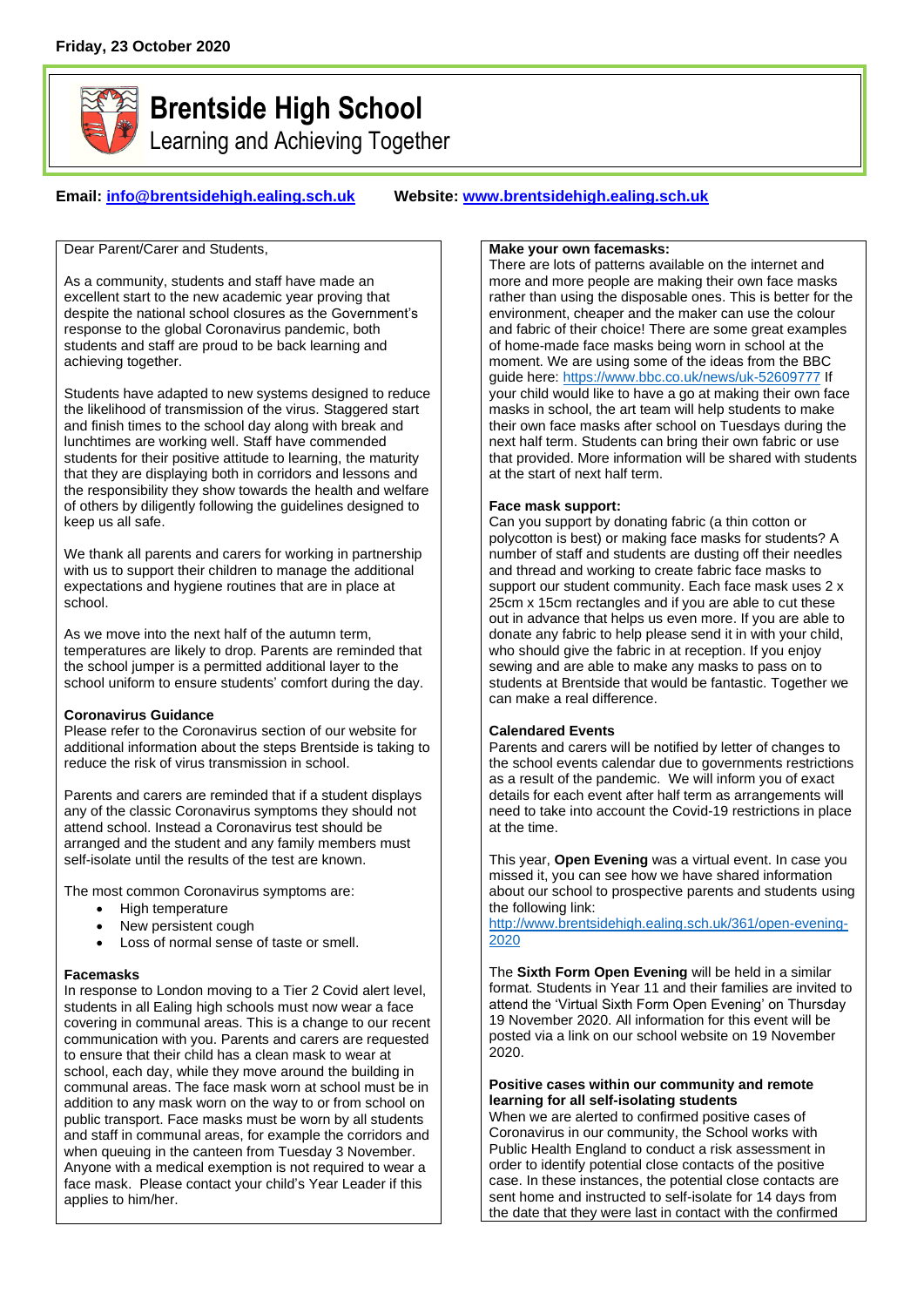#### positive case.

Any student who is required to self-isolate due to: having symptoms themselves; a member of their household having symptoms; or having been instructed by the school or the NHS to isolate, will be provided with work to complete at home. Remote learning for all Brentside students can be accessed via Show My Homework.

We are producing some short presentations which explain how remote learning can be accessed by students and parents. These will be saved in the Coronavirus section of our website by the end of Thursday 29 October and we recommend that all parents/carers watch these at home with their children.

Yours faithfully,

#### **Arwel Jones (Executive Headteacher) Charlotte Hames (Interim Co-headteacher) Christine MacInnes (Interim Co-headteacher)**

#### **Year 7**

We want to congratulate Year 7 on a fantastic start at Brentside. They have settled incredibly well, and this is evidenced by them receiving 11,390 merits in total. We want to offer congratulations to 7E who have achieved the most merits of any form with 1,838. On top of this we have been very impressed by the uptake of clubs like football and netball and students' interest in becoming part of the school cabinet. We want to wish students a happy half term. We look forward to seeing them refreshed and relaxed after a good break.

#### **The Music department**

The music department have been very proud at how well all music students have adapted to the 'new normal' in lessons. It is so lovely to hear lots of fantastic musicmaking taking place in the department. Year 7 in particular have made a fantastic start, learning all about the keyboard and Samba.

Instrumental lessons will resume for GCSE students after the half-term break, albeit remotely. Please return application forms to Miss Davies as soon as possible if you wish for your child (if they are in one of the GCSE music classes) to receive instrumental lessons.

Keep an eye out for further information regarding the Winter Concert after the half term break!

### **Year 8**

The new normal has quickly and successfully been embraced by Year 8 students. Many have fallen into good routines and it is a pleasure to see so many students back to learning and achieving together at Brentside. Many positive praises have been shared by teaching staff, highlighting their dedication, resilience and excellent efforts in the classroom. It is also a pleasure to know that Year 8 students are currently at the top of the merit totals, reinforcing all the work and positive mindset shown by all. Congratulations to all of Year 8 for making such a positive start to this academic year. As was learnt during tutor time on wellbeing, reflect and be grateful, take care of yourself and keep having a positive mindset.

#### **Year 9**

Year 9 have made an excellent start to their GCSE courses this half term, engaging enthusiastically and positively with the new content and the challenges it brings. We have been very pleased to see their growing maturity as they develop into independent and enquiring learners. The Year 9 team has been delighted when dropping into lessons to

see great examples of engagement and enthused students working diligently and with pride.

We have been particularly impressed with the resilience students have shown on their return following the lockdown period. There have been many changes for the Year 9 students to get used to along with their new GCSE curriculum including virtual assemblies, staying within the Year bubbles, longer lessons and working with the rolling timetable. Change is never easy, and our Year 9 students have embraced these with an understanding that shows their commitment to the Brentside team ethos. We continue to encourage Year 9 students to take every learning opportunity that comes their way whether this is inside the classroom or an opportunity to engage with work

after hours. Year 9 continue to collect merits at an impressive rate, which is a fantastic indication of their engagement during lessons. Congratulations on a very positive start to Year 9 and a smooth start to their Key Stage 4 journey.

#### **Year 10**

Year 10 have made a very positive return to school showing focus in lessons and a determination to do well despite the challenges they have faced over the last six months. They are approaching their upcoming November assessments (first week back after half term holiday) with maturity and resilience, working well both in class and using the online resources to support their revision. We have also celebrated some remarkable successes of some of our students during their time away from school, including some students tutoring primary aged students; students being selected to represent their clubs in sporting events; learning new skills like computer programming, landscape gardening, baking and cooking. Eshan (10G) won a Jack Petchey Award for his resilience and determination over lockdown, which included building a computer from scratch which has inspired other students to follow in his footsteps.

I look forward to seeing the results of their hard work and revision next half term and sharing those successes with parents in their next report.

#### **Year 11**

Year 11 returned to Brentside with real excitement displaying a readiness and willingness to get fully involved in school life. We are ever so proud of the maturity that so many of the students have shown on their return. It is wonderful as their Year Leader to see them grow into young adults. There are many successes to highlight from this first half term. Students have embraced the afterschool revision sessions that have started, and they are looking forward to the full revision timetable starting after half term. Mention must also be made of Aafreen (11S), who has inspired all students with her poem which was entered for the National Poetry Day competition. We are delighted to announce that she was awarded a prize for her moving yet optimistic poem "Upon Riveting". As we start to think of next half term our thoughts are about applications to the sixth form and other post-16 placements. It is also the term where we prepare for and sit our mock examinations.

The resilience Year 11 students have shown following the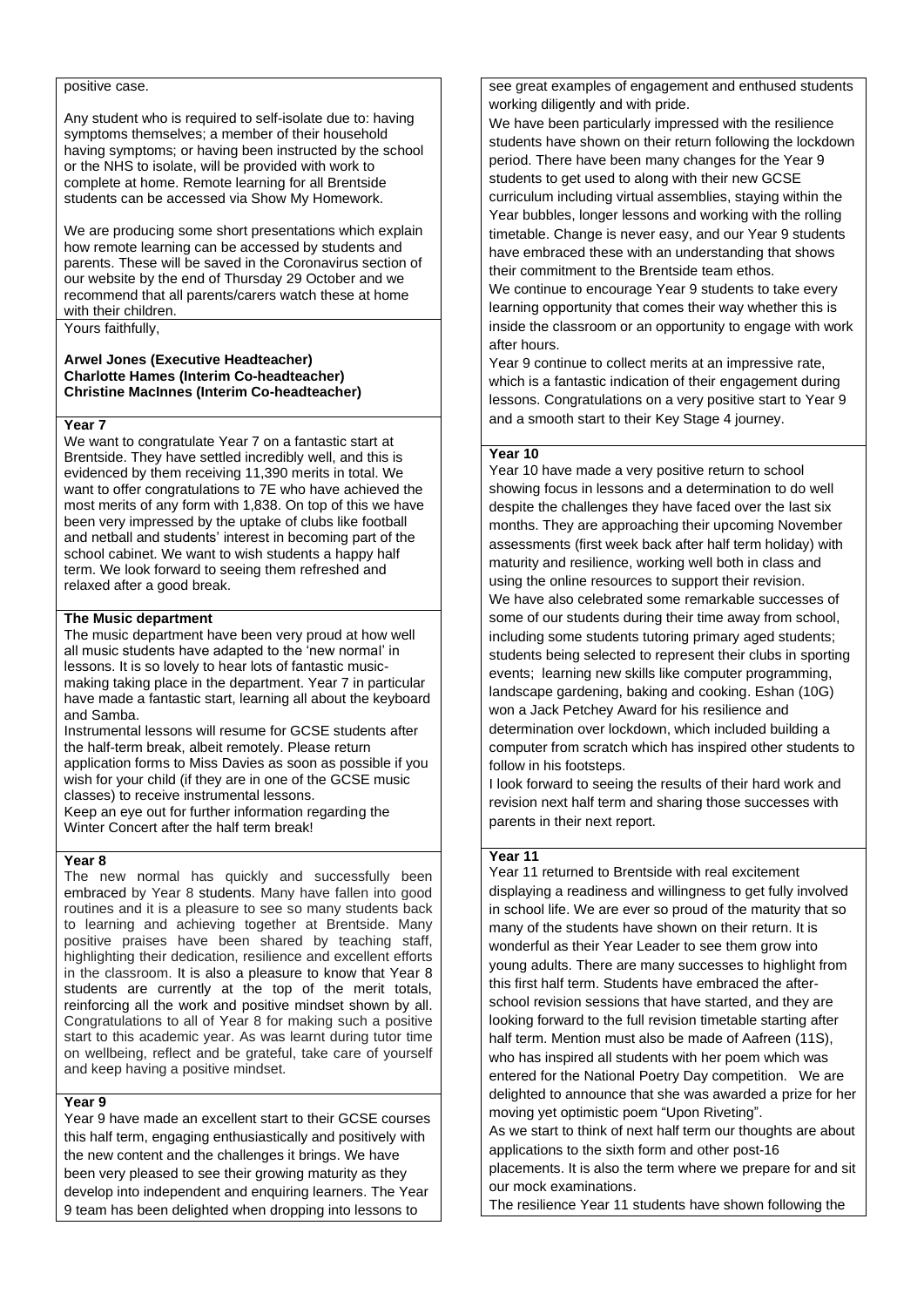lockdown period fills us with a real confidence that this year will be a great success.

# **Brentside library is back in business**

While access to the library is restricted, all students can access 'Oliver', Brentside's library catalogue, online: [https://brentsidehigh.oliverasp.co.uk/library/home/news.](https://brentsidehigh.oliverasp.co.uk/library/home/news) From here students can browse the library's collection of books and email Ms Parr, the school librarian, their request. Books can be collected from the table outside the library before and after school.

Everyone also has access to a fantastic range of eBooks at <https://brentsidehigh.eplatform.co/> Students need to enter their school email address and the password: Brentside123 to borrow books.

#### **Sixth Form UCAS Process**

We are delighted to report that applications for courses that require an early application at Cambridge University, Oxford University and Medical and Dentistry schools have been successfully submitted. A huge thank you to all subject teacher and tutors that helped us write the students' references and we wish our early applicants the best of luck.

#### **Attendance**



Students need to attend school every day especially in these most challenging times. Attendance and punctuality to school is vital in ensuring your child makes excellent progress. There is a very clear link between attendance at school and maximising attainment, and the school is committed to ensuring that students attend every day. If there is a medical issue preventing them from attending, parents/carers must phone the school on each day of absence on **020 8575 9162 and press 1 for attendance**, stating the name, year, tutor group and the reason. If your child is absent, and we do not receive a message as to why they are absent, you will be sent a truancy call at some stage during the morning. It is imperative that you respond to this, otherwise your child's absence will be unauthorised. The decision to authorise an absence is entirely at the school's discretion. The next paragraph outlines what will happen regarding Covid-19 specific absences.

#### **Covid-19 reminders**

If your child develops symptoms that include a persistent cough, high temperature or loss of sense of smell / taste, he or she **must not** come into school, but **must stay at home and get a test**. **If your child tests positive, you must let us know straightaway, so that we can advise you on how long your child needs to stay off school**. Please rest assured that we will ensure **confidentiality**  when tracing contacts and **will not** tell other students your child's name. However, it is crucial that you tell us if your child tests positive, so that we can safeguard our community and keep the virus out of school as much as is possible.

If anyone in your family tests positive, you must all selfisolate for 14 days. Again, please let us know if you are in this situation so that we are aware.

We understand that this is a difficult time, and we understand that some young people may feel embarrassed if they test positive. However, it is important to reassure them that they are in no way to blame if they contract the virus – the important thing is to let us know. Please be aware that the school will set appropriate work via ShowMyHomework for all students who are unable to attend school due to self-isolation requirements.

#### **Medical and Welfare Reminders**

Should students feel unwell during the school day, they should, in the first instance, inform their teacher who will then call patrol (first aider) for assistance. If necessary, the Student Attendance Welfare Officer (SAWO) will contact the parent or carer. Students should not contact home directly.

If your child has the need for any medication that needs to be taken at school, or an existing medical condition that we should know about, they must have an up to date Health Plan on our records at school. Parents can download a Health Plan to complete on the school's website. Any medication that needs to be kept in school must be in date and clearly labelled. Any student who is prescribed an epipen **must have a spare one kept in the school's reception for emergency use**. We also recommend that a spare asthma inhaler is stored in the Welfare Office for students requiring one.

Please keep the SAWO informed of any medical issues that may affect a student while they are at school, or any changes in your child's condition. You can email the school on [info@brentsidehigh.ealing.sch.uk,](mailto:info@brentsidehigh.ealing.sch.uk) and mark the email for the attention of the SAWO, or call the school directly.

We also work with the NHS School Nurse team, who will visit the school if we feel there is a need and can talk to students about any underlying health issues. If you would like to be put in touch with a school nurse team, please contact the school for further details.

#### **Students leaving school for an appointment**

In the event of your child having to leave school for an appointment, please ensure that you provide them with either a written note in their planner or the appointment card/letter. Failure to provide this confirmation may result in your child being delayed for their appointment as students cannot leave the school premises without permission.

#### **Brentside Helping Hand Appeal 2020 'Sharing is caring!'**

Each December, our staff and students show giving and kindness to support some of the senior citizens and families who live locally and need a helping hand. We are reaching out to you for assistance to help some of the more vulnerable members of our community. Any donations, no matter how big or small, can make a real difference.

The fundraising goal this year is to provide:

- 20 food hampers (biscuits, chocolates, tins of food etc.)
- 20 toiletry gifts (moisturisers, bath/shower gels etc.)

We ask you to please help make the Brentside charitable tradition possible by contributing to our appeal. Your kindness and generosity are greatly appreciated and will make such a difference.

We thank you in advance for your kind contribution. Please can you send all your contributions in with your child to G63 by Monday, 30 November 2020 for the attention of Ms George.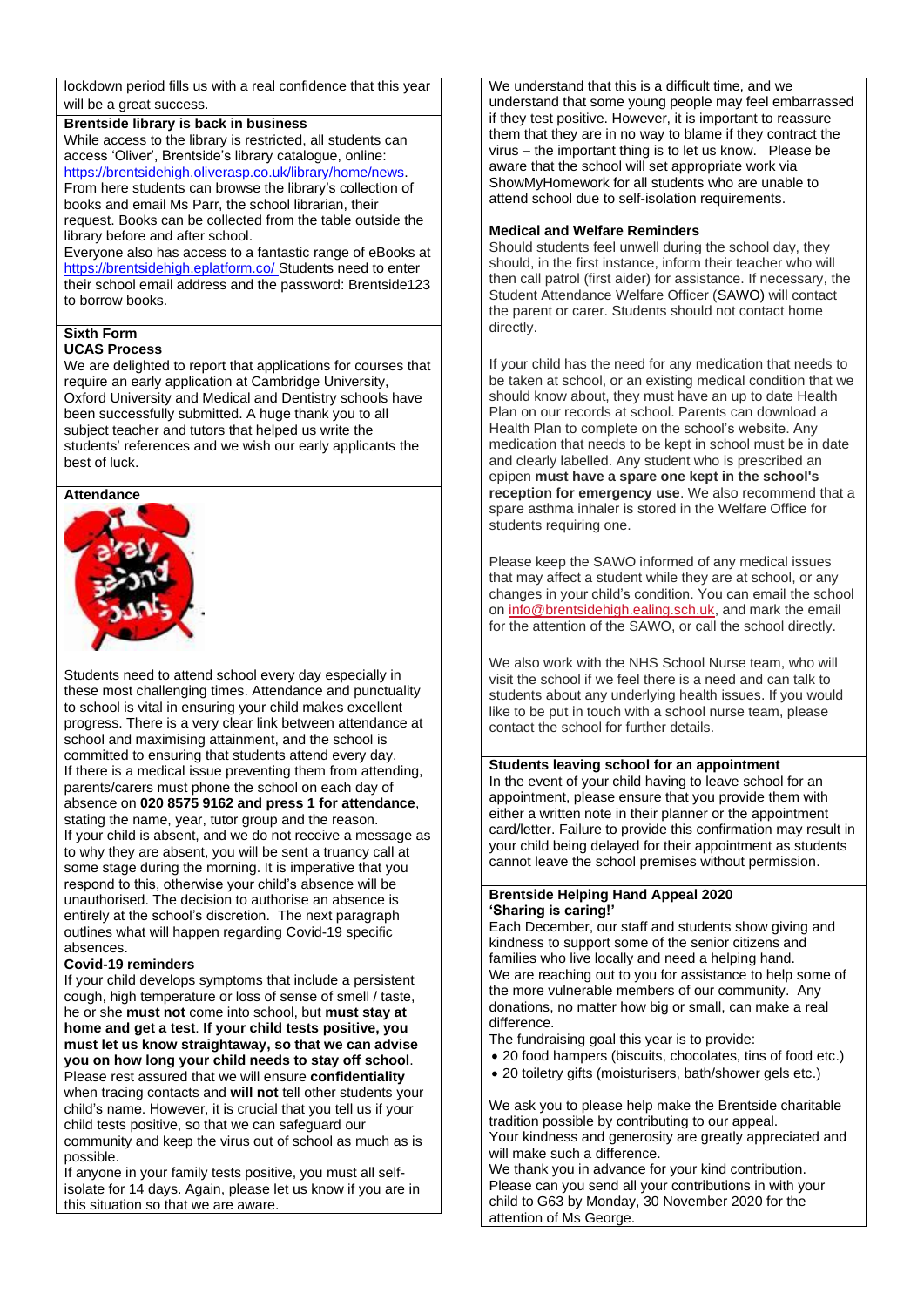Alternatively, you may wish to donate on ParentPay to: Brentside Helping Hand Appeal 2020 Kind regards Ms George - Learning Mentor



**Careers News: Upskill Me** 

We have introduced all Sixth Form students to a new online platform called Upskill Me.

Upskill Me partners with UK schools to help students aged 11 to 18 prepare for their future.

To be successful today, students need more than just good grades. They need to build a diverse set of skills that they can take into jobs and universities. Upskill Me provides brilliant opportunities for students to develop and record their skills development. Students can also record their achievements, and connect with employers, events and courses.

We are delighted with how well our Sixth Form students have engaged with this platform. Upskill Me are currently awarding two prizes each month for students who regularly engage with their online platform and are demonstrating high quality reflections on their skills and achievements.

Congratulations to September's prize winners: Mustafa (12N) for his excellent work experience and to Vithura (12N) for demonstrating excellent E-Learning skills. Both students have received a certificate and £10 gift voucher.

We are delighted to be able to offer all students at Brentside High School the opportunity to register with this platform free of charge by logging onto Upskill me with this link: [UpskillMe Create student account](https://upskillme.io/join/student?t=NWY1MGMxOTgxNTliMTEwMTM4YmZjOTcy)

Students must use their school email address when registering.

Please do encourage your child to register with Upskill Me and use this platform to record their successes and skill developments. We will be evaluating this platform at the next Parent Forum and School Cabinet meetings.

Students in Years 7 and 8 will need parental consent forms completed and returned to Upskill Me before having their accounts verified. Please find the following consent forms: [http://upload.reactcdn.co.uk/brentside/uploads/document/2](http://upload.reactcdn.co.uk/brentside/uploads/document/2_1462_upskill-me-information-for-parents-.pdf) [\\_1462\\_upskill-me-information-for-parents-.pdf](http://upload.reactcdn.co.uk/brentside/uploads/document/2_1462_upskill-me-information-for-parents-.pdf)

and further information for parents please click on the link below.

[http://upload.reactcdn.co.uk/brentside/uploads/document/2](http://upload.reactcdn.co.uk/brentside/uploads/document/2_1461_upskill-parental-consent-email-and-digital-form.pdf) 1461 upskill-parental-consent-email-and-digital-form.pdf

#### **Parent Forum**

'As a parent/carer, your involvement in your child's education is the most important factor in your child's success in school.' Our Parent Forum has been running successfully for several years at Brentside and is for interested parents/carers to:

- share opinions on issues of school improvement
- raise any questions you may have about the school.

It is open to any parent/carer of a child attending Brentside. Our first Parent Forum of this academic year will be on Wednesday, 4 November from 18:30-19:30 via Microsoft Teams.

#### *How can I join the Parent Forum?*

You don't need to formally join the Parent Forum but if you would like to attend a meeting, please contact the school office on 020 8575 9162 or email [info@brentsidehigh.ealing.sch.uk](mailto:info@brentsidehigh.ealing.sch.uk) before the day of the

meeting and we will email you the Microsoft Teams invite. *How can I suggest an agenda item for the Parent Forum?*

Please email [info@brentsidehigh.ealing.sch.uk](mailto:info@brentsidehigh.ealing.sch.uk) with your proposed agenda item by *Monday, 2 November 2020.* 

*We look forward to welcoming you to our next meeting where we will be discussing:*

- An evaluation of this half term
- Upskill Me- online careers platform
- Parent Forum meetings for this year

#### **School Cabinet**

Our School Cabinet (Brentside's school council) meets weekly to discuss issues that affect students at school and make proposals for further school improvement. Meetings are chaired by a member of the School Cabinet, currently Josh (9S), with the support of Ms Rosenblatt from our Senior Leadership Team. As our School Cabinet works with students of all year groups across different bubbles, this term we have been running our meetings on Microsoft Teams after school. We have been very proud of how our students have adapted to this change in how our meetings are run.

At the start of the academic year we invite students to apply for the role of School Cabinet member. All students are eligible to apply for this important role and must demonstrate their skills in leadership, listening, communicating, problem solving and teamwork.

Please discuss this exciting opportunity with your child. **Applications can be found on this link**:

<http://www.brentsidehigh.ealing.sch.uk/256/school-council>

and should be completed and returned to your child's Year Leader by **Tuesday, 4 November.** Once the School Cabinet have reviewed applications and references, successful applicants will be invited to an interview via Microsoft Teams. We look forward to receiving applications from all year groups.